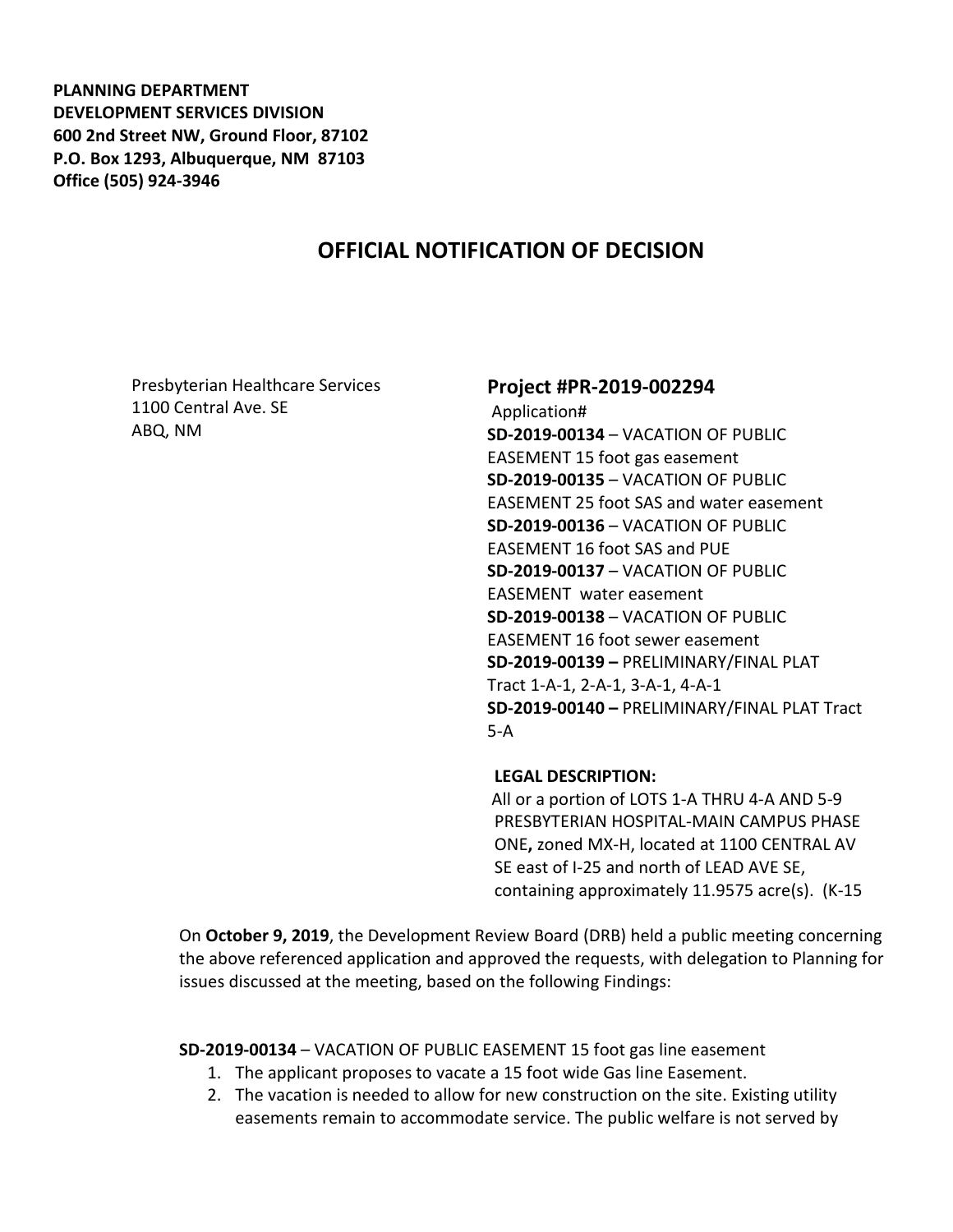Official Notice of Decision Project PR-2019-002661, SD-2019-00134-140 Page 2 of 4

> retaining the easements because the service provided by these easements will be addressed by service in the existing easements.

- 3. The vacation is shown on exhibit in the file.
- 4. The applicant provided the required notice as outlined in the IDO Table 6-1-1.

## **SD-2019-00135** – VACATION OF PUBLIC EASEMENT 25 foot SAS and water

- 1. The applicant proposes to vacate a 25 foot wide Sanitary Sewer and Public Utility Easement.
- 2. The vacation is needed to allow for new construction on the site. Existing utility easements remain to accommodate service. The public welfare is not served by retaining the easements because the service provided by these easements will be addressed by service in the existing easements.
- 3. The vacation is shown on exhibit in the file.

4. The applicant provided the required notice as outlined in the IDO Table 6-1-1. Condition:

1. A replat showing the vacated property must be approved by the DRB and recorded within one year of today's approval.

**SD-2019-00136** – VACATION OF PUBLIC EASEMENT 16 foot SAS and PUE

- 1. The applicant proposes to vacate a 16-footwide Sanitary Sewer and Public Utility Easement.
- 2. The vacation is needed to allow for new construction on the site. Existing utility easements remain to accommodate service. The public welfare is not served by retaining the easements because the service provided by these easements will be addressed by service in the existing easements.
- 3. The vacation is shown on exhibit in the file.

4. The applicant provided the required notice as outlined in the IDO Table 6-1-1. Condition:

1. A replat showing the vacated property must be approved by the DRB and recorded within one year of today's approval.

## **SD-2019-00137** – VACATION OF PUBLIC EASEMENT water

- 1. The applicant proposes to vacate a 10-footwide water line easement.
- 2. The vacation is needed to allow for new construction on the site. Existing utility easements remain to accommodate service. The public welfare is not served by retaining the easements because the service provided by these easements will be addressed by service in the existing easements.
- 3. The vacation is shown on exhibit in the file.

4. The applicant provided the required notice as outlined in the IDO Table 6-1-1. Condition:

1. A replat showing the vacated property must be approved by the DRB and recorded within one year of today's approval.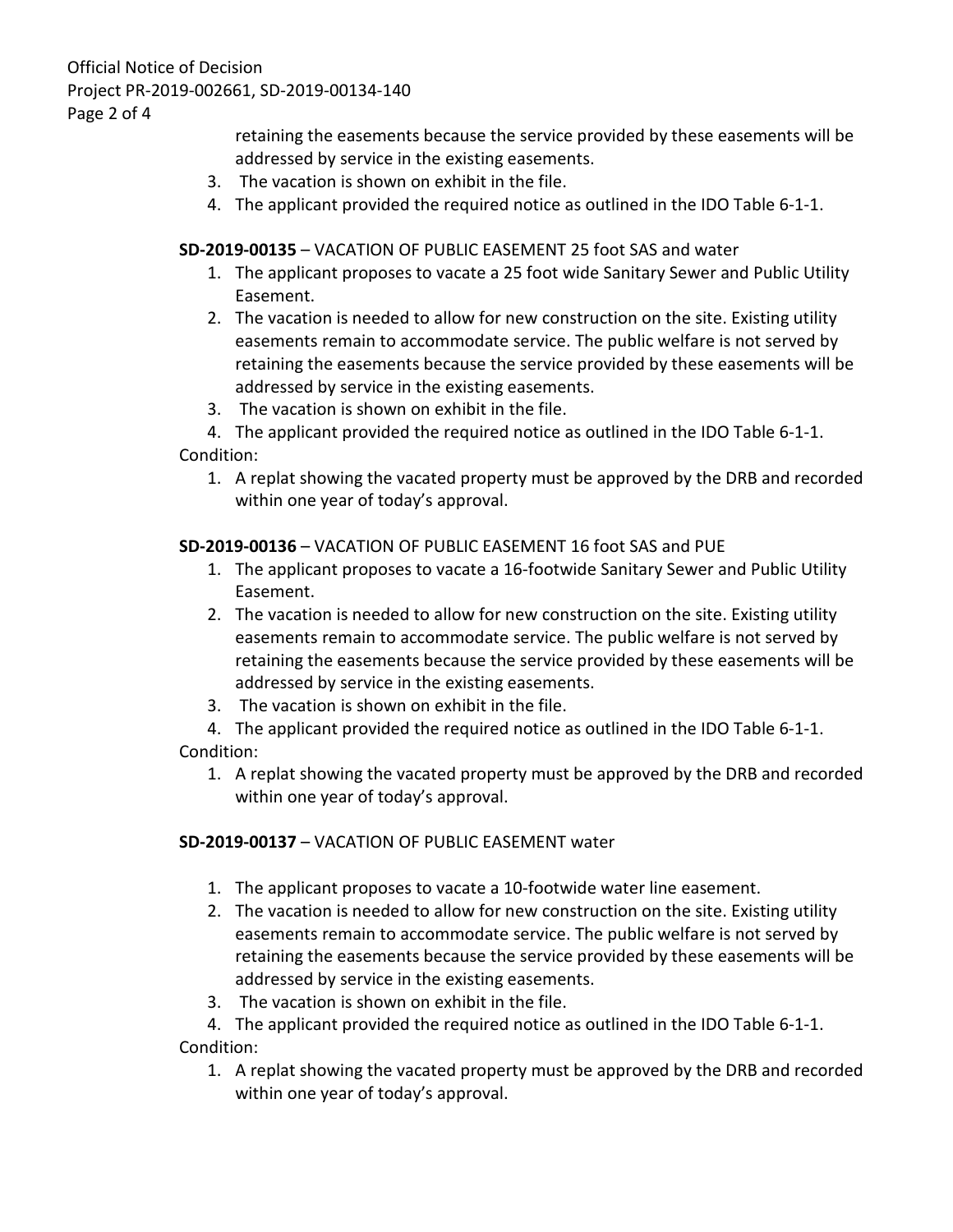## **SD-2019-00138** – VACATION OF PUBLIC EASEMENT 16 foot sewer

- 1. The applicant proposes to vacate a 16-foot-wide sewer line easement.
- 2. The vacation is needed to allow for new construction on the site. Existing utility easements remain to accommodate service. The public welfare is not served by retaining the easements because the service provided by these easements will be addressed by service in the existing easements.
- 3. The vacation is shown on exhibit in the file.

4. The applicant provided the required notice as outlined in the IDO Table 6-1-1. Condition:

1. A replat showing the vacated property must be approved by the DRB and recorded within one year of today's approval.

### **SD-2019-00139**-PRELIMINARY/FINAL PLAT (Tract 1-A-1, 2-A-1, 3-A-1, 4-A-1)

- 1. This Preliminary /Final Plat completes the vacation of the 15 foot wide gas easement (SD-2019-0000134), 25 foot wide water and sewer easement (SD-2019-00135),a 10 foot wide water easement (SD-2019-00137) and a 16 foot wide SAS and PUE (PR-2019-00138).
- 2. The property is zoned MX-H and has no minimum lot size.
- 3. The applicant provided the required notice as outlined in the IDO Table 6-1-1.

### **Condition:**

1. Final sign off is delegated to Planning to check for the DFX file.

### **SD-2019-00140 –** PRELIMINARY/FINAL PLAT (Tract 5-A)

- 1. This Preliminary /Final Plat completes the vacation of the 16 foot SAS and PUE (SD-2019-0000135).
- 2. The property is zoned MX-H and has no minimum lot size.
- 3. The applicant provided the required notice as outlined in the IDO Table 6-1-1.

### **Condition:**

2. Final sign off is delegated to Planning to check for the DFX file.

APPEAL: If you wish to appeal the decisions for the vacation or final plat (Preliminary Plats cannot be appealed according to the IDO), you must do so within 15 days of the DRB's decision or by OCTOBER 24, **2019.** The date of the DRB's decision is not included in the 15-day period for filing an appeal, and if the 15<sup>th</sup> day falls on a Saturday, Sunday or Holiday, the next working day is considered as the deadline for filing the appeal.

For more information regarding the appeal process, please refer to Section 14-16-6-4(U) of the Integrated Development Ordinance (IDO). A Non-Refundable filing fee will be calculated at the Land Development Coordination Counter and is required at the time the appeal is filed.

You will receive notification if any person files an appeal. If there is no appeal, you can receive Building Permits at any time after the appeal deadline quoted above, provided all conditions imposed at the time of